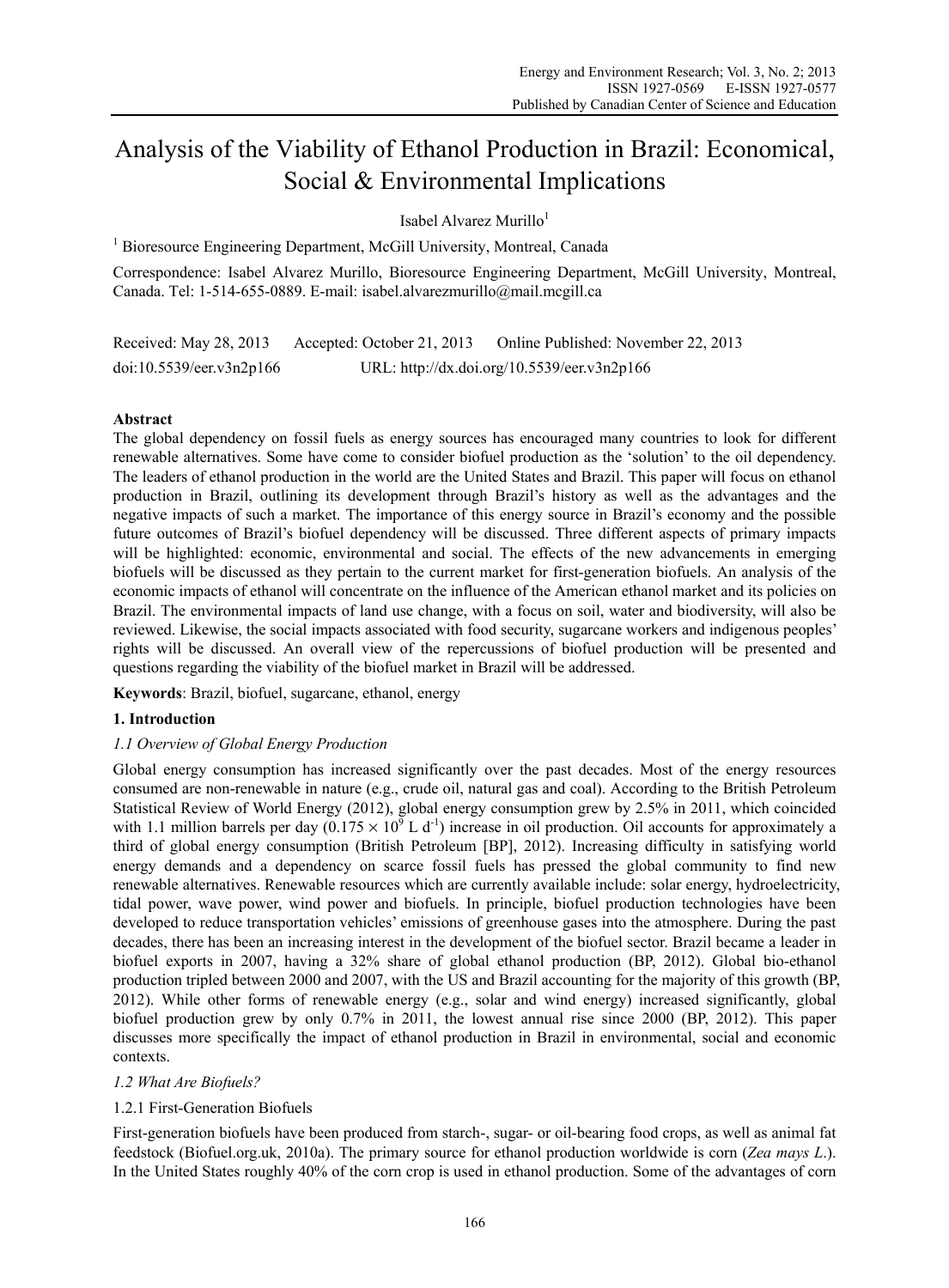grain as a feedstock include its fairly easy conversion from starch to ethanol, and the promise that the remainder of the plant can also serve in ethanol production. However, using corn as feedstock has adverse environment effects since it requires enormous amounts of fertilizer and pesticide inputs, which can undermine soil and water quality. Also, the ethanol production rate is relatively low with an average of  $3.27 \times 10^3$  L ha<sup>-1</sup>, with a net energy yield of only 20%. According to Biofuel.org.uk (2010a) corn cannot be considered a viable fuel feedstock given its primary importance in the food chain.

Sugarcane (*Saccharum officinarum L*. *Saccharum spontaneum L*.) provides sugar rather than starch. It is more easily converted to alcohol since the process only requires fermentation, rather than both heating and fermentation in the case of starch. The production yield of sugarcane is higher than corn at an average of  $6.08 \times$ 10<sup>3</sup> L ha<sup>-1</sup>. Interestingly, carbon dioxide emissions can be 90% lower compared to emissions from gasoline when land use changes do not take place. Nonetheless, this crop has a relatively low yield and in places such as South and Central America, sugarcane is a food staple. Sugarcane is unlikely to resolve global energy needs since it cannot be scaled to non-tropical nations.

Soybean [*Glycine max* (*L*.) Merr.] is used to produce biodiesel, but is usually considered the worst feedstock since it usually requires more energy to cultivate soybeans than the energy output they provide. Also, given its importance as food source, it's use as a biofuel feedstock represents a threat to the food chain (Biofuel.org.uk, 2010a).

## 1.2.2 Second-Generation Biofuels

Second-generation biofuel production uses feedstocks that are not suitable for human consumption and can be grown on marginal lands, with little water or fertilizer (Biofuel.org.uk, 2010b). Due to different processes preparatory to fermentation, the extraction technology for these biofuels differs from that of the previous generation's feedstocks. These processes are divided into thermo-chemical and biochemical conversion. The most common feedstock crops used in second-generation biofuel production are grasses, jatropha (*Jatropha curcas L*.), waste vegetable oil and municipal solid waste. Grasses such as switchgrass (Panicum virgatum L.), Miscanthus (*Miscanthus giganteus* J. M. Greef, Deuter ex Hodk., Renvoize), Indiangrass [*Sorghastrum nutans* (*L*.) Nash] and others have been used in many different regions according to climate suitability. The main advantages of these feedstocks include: relatively low fertilizer needs, their ability to grow on marginal land, the possibility of using them directly as biomass, and the high net energy yield to energy input ratio of 5.4. However, grasses are not suitable for biodiesel production and they entail extensive processing to be converted into ethanol. Moreover, the time for switch grass to attain harvest density can be lengthy and grasses do not do well in arid climates since they require significant soil moisture to grow. Indeed, the biggest disadvantage of using grasses as feedstock is their high water demand for growth (Biofuel.org.uk, 2010b).

Ultimately, the production of second-generation biofuels is considered more sustainable than some first-generation biofuels due to their potential production on marginal lands. However, full commercialization of biochemical or thermo-chemical conversion for second-generation biofuel production appears to be some years off (Sims et al., 2010). According to Sims et al. (2010), unless there is a technical breakthrough in the conversion route, the successful commercialization of second-generation biofuels may possibly take another decade.

## 1.2.3 Third-Generation Biofuels

Third generation biofuels refers to biofuels derived from algae. Algae are capable of significantly higher yields with lower resource inputs than any other feedstock (Biofuel.org.uk, 2010c). More importantly, algae can produce oil that can be easily refined into diesel or even certain components of gasoline. Also, algae can be genetically manipulated to directly produce fuels ranging from ethanol and butanol to even gasoline and diesel fuel. Fuels that can be derived from algae include: biodiesel, butanol, gasoline, methane, ethanol, vegetable oil and jet fuel. Butanol is of great interest since it is similar in properties (e.g., density) to gasoline, but has an improved emissions profile. At present, several commercial-scale butanol production facilities have been developed, making it a more popular biofuel than ethanol. Furthermore, algae are capable of producing greater yields than other biofuels, with some algae having been shown the ability to produce up to  $84.18 \times 10^3$  L ha<sup>-1</sup> a 10-fold improvement over the best traditional feedstock. Another property of algae is that it can be cultivated in many different ways: (i) open ponds offer the lowest capital costs but are less efficient, (ii) closed-loop systems use a sterile source of carbon dioxide, and (iii) photo-bioreactors are the most advanced, but require complex implementation systems thus resulting in high capital cost. Algae are capable of growing anywhere where temperatures are sufficiently high and as an added advantage they can even grow in wastewater, providing secondary benefits such as the digestion of municipal waste.

Moreover, since algae have the added ability to use several different carbon sources it has been suggested that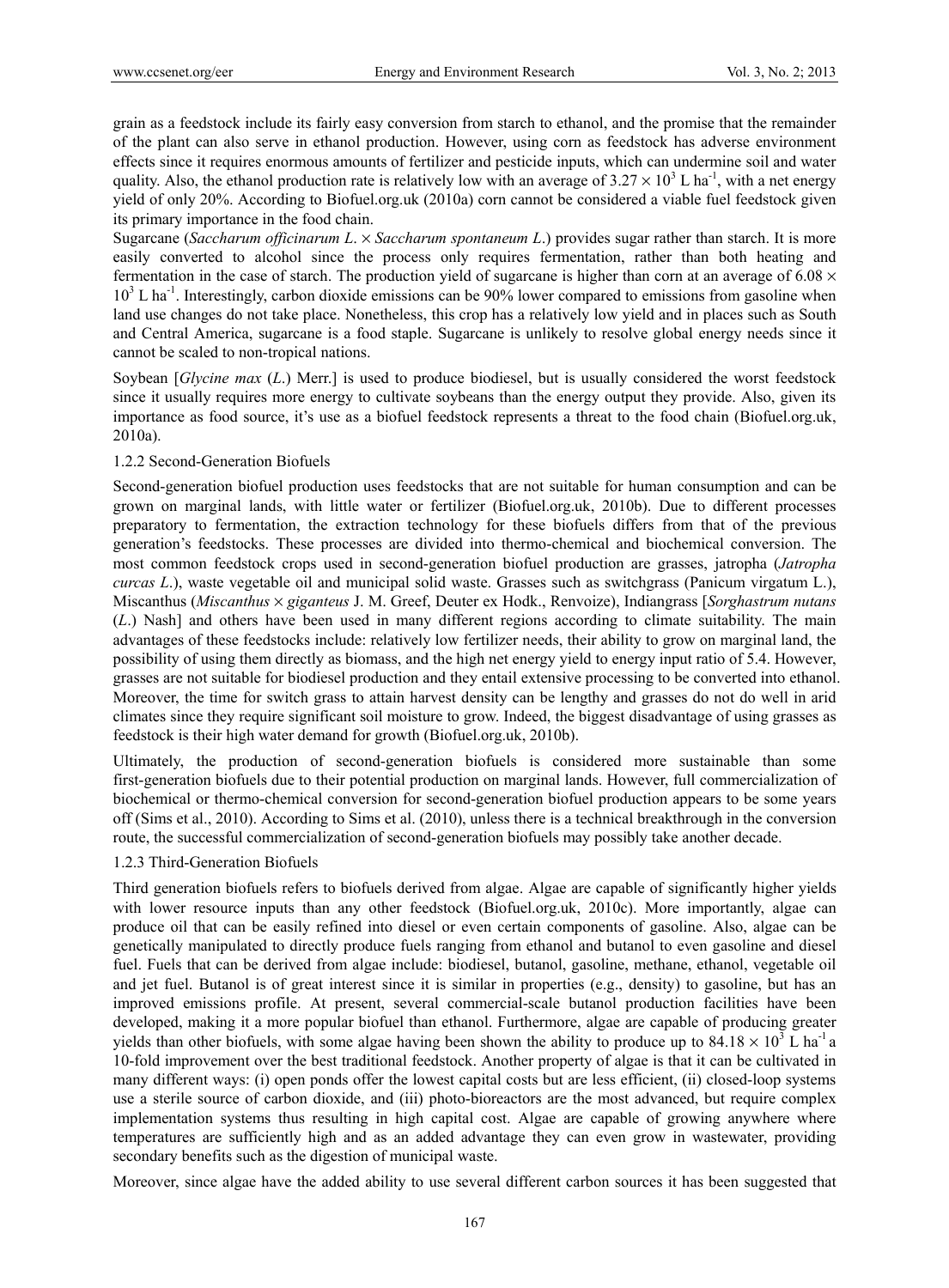algae should be coupled to major carbon emitting sources, where they can directly convert these emissions into fuel. This would result in a major decrease of total carbon emissions. The major disadvantage of algae is that they require significant amounts of water and nutrients to grow. Therefore it is possible that the quantity of fertilizer required to produce algae-based biofuel on a large scale would lead to greater greenhouse gas emissions than the resultant biofuel would have saved (Biofuel.org.uk, 2010c).

More importantly, the aim of developing this generation of biofuels is to design crops that allow improved bioconversion and higher yields. Advancement in plant biology has improved crop yields through such methods as molecular breeding, genomics, and transgenic crops (Biopact, 2007). These recent innovations have allowed for the development of crops more suitable for conversion into bioproducts. For instance, scientists have developed eucalyptus (*Eucalyptus obliqua L'Hér*) trees with a low lignin content that permits an easier conversion into cellulosic ethanol. Also, scientists at Texas A&M University's Agricultural Experiment Station have been able to increase biomass yield of crops such as sorghum [*Sorghum bicolor* (*L*.) Moench] and they are now breeding drought tolerant sorghum (Biopact, 2007).

#### 1.2.4 Fourth-Generation Biofuels

This generation represents the latest advancement in the biofuel field since the energy crops used as feedstock are designed to improve carbon storage and produce higher yields (Biopact, 2007). Fourth-generation biofuels are described as carbon-negative given that biomass crops can take carbon dioxide from the atmosphere and store it in leaves, branches and trunks. The bioconversion process follows fermentation, gasification and fast-pyrolysis. The carbon dioxide that is released before, during or after these processes is captured using pre-combustion, oxyfuel or post-combustion processes. Then this greenhouse gas is accumulated in depleted oil and gas fields or saline aquifers where it stays locked away for many years. The bio-energy with carbon storage (BECS) systems serves to take carbon dioxide from the atmosphere while providing clean energy. For this reason these systems are seen as "the only low-risk geo-engineering methods" that can help to deal with climate change. New developments in "carbon capture and storage" technologies could be applied to biomass where the carbon-negative fuel would be produced locally and then transported to end-users. The U.S. Department of Energy's National Energy Technology Laboratory (DOE/NETL) and the U.S. Air Force (USAF) are taking the first steps towards these new developments; they have released a report on "production of fuels made from combining the liquefaction of both coal and biomass, and then coupling the system to carbon sequestration technologies" (Biopact, 2007).

Synthetic Genomics (SGI) is presently at work facilitating the production of algal fuels in large-scale industrial operations by modifying algal cells to continuously produce and secrete oil through their cell walls (Synthetic Genomics, 2012). Also, SGI is working in collaboration with ExxonMobil Research and Engineering Company (EMRE) to investigate the most efficient and cost-effective techniques to manufacture the next generation of biofuels by using photosynthetic algae. The company aims to "discover and develop superior strains of algae using leading edge genomic technologies" (Synthetic Genomics, 2012).

Fourth-generation biofuels therefore offer a promising future for the fuel industry and offer a possible solution to climate change.

## *1.3 What Is Ethanol?*

Ethanol is an alcohol obtained through fermentation of feedstock bearing high levels of sugar or starch (GreenFacts, 2012b). Sugar can be directly converted into alcohol, but starch must first be converted into sugar (GreenFacts, 2012b). Therefore, the simplest way to produce ethanol is by using sugar crops. Ethanol is used in the transportation sector mainly because it improves the vehicular fuel combustion, thus reducing carbon monoxide emissions (Food and Agriculture Organization [FAO], 2008). Another advantage of ethanol is that when it is mixed with gasoline, it reduces the fuel's sulphur content, thereby reducing sulphur emissions, a component of acid rain and a carcinogen (FAO, 2008). The biomass productivity of sugar cane can reach up to 80-120 Mg ha<sup>-1</sup> yr<sup>-1</sup> with an industrial ethanol production of 8,000 L ha<sup>-1</sup>, well exceeding the 3,000 L ha<sup>-1</sup> that can be produced from maize (Basso et al., 2011). Both sugar cane and maize have shown the presence of nitrogen-fixing endophytic bacteria. Moreover, it has been proposed that at least "60% of the plant's nitrogen requirement, is supplied endogenously when sugar cane is grown in low fertility soils" (Basso et al., 2011). Given that sugar cane requires less fertilizer inputs than maize and nitrogen fertilizers are costly and require large amounts of fossil energy to produce, the use of sugar cane as a feedstock presents significant economic and environmental benefits over corn. The major portion of the energy spent in sugarcane-based ethanol production arises from agronomic needs (e.g., fertilizers and transportation; Basso et al., 2011).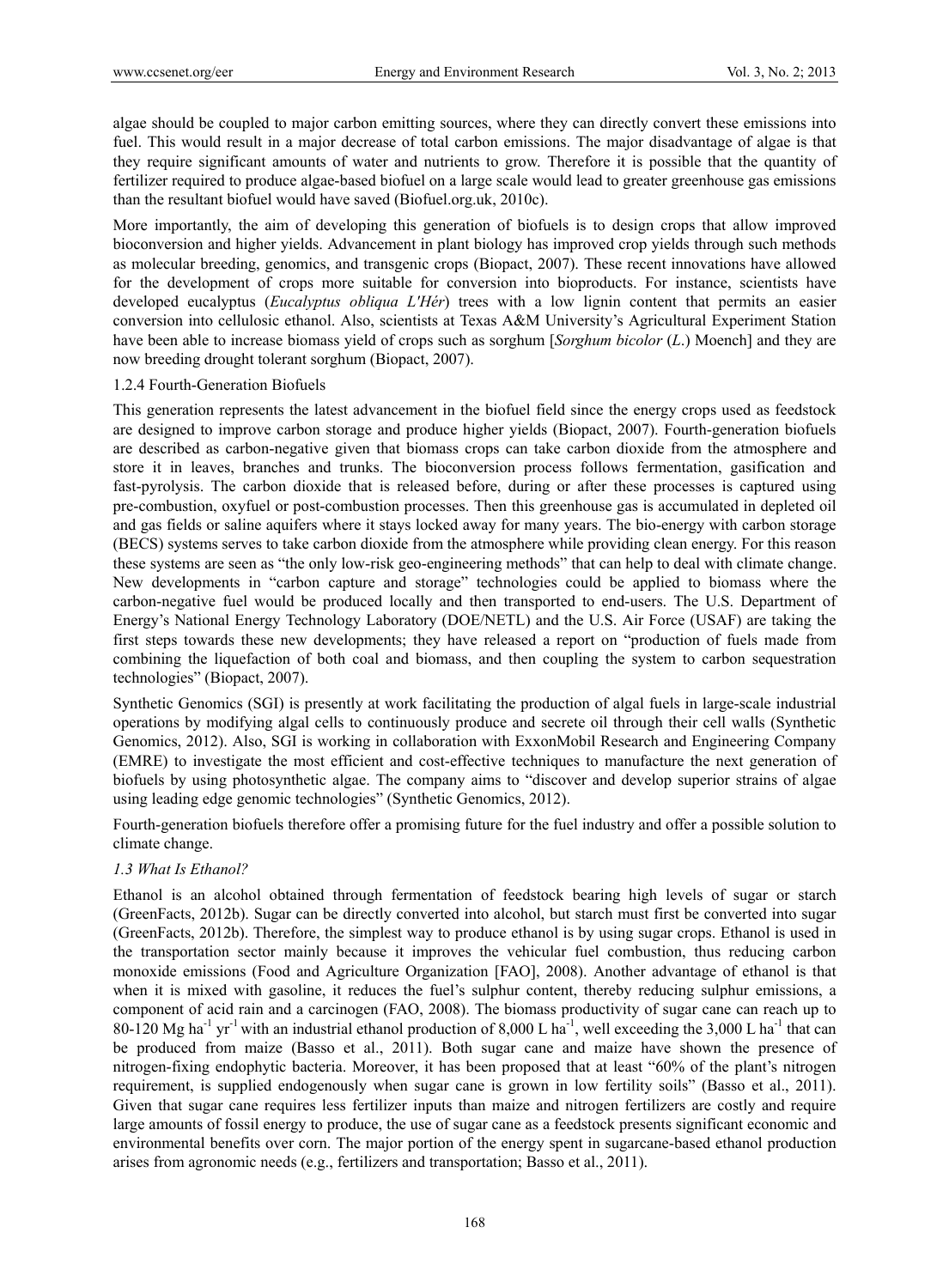## *1.4 Brazil & Ethanol Production*

#### 1.4.1 Past Production

Brazilian bio-ethanol production began in the 1930's (Ross, 2012). During the Arab oil embargo of 1973 and the resulting global oil crisis, Brazil was severely affected as its oil imports costs tripled (Basso et al., 2011). The 1974 decline in world sugar prices led Brazil to launch the Brazilian National Alcohol Program (PROALCOOL) the next year (Basso et al., 2011). This program sought to achieve large-scale ethanol production and adapt engines to burn a 1:4 ethanol:gasoline mix named E20 (Basso et al., 2011). International and first world nations' concerns regarding fossil fuel consumption-driven global warming and greenhouse gas emissions in 2007, led the biofuel industry to emerge as the new alternative. Brazil and other tropical countries became producers of agro-energy given the low labour costs and favourable conditions for biofuel feedstock production prevailing there (Sawyer, 2008). Since then, in order to reduce its dependence on oil, Brazil has significantly increased its bio-ethanol production. The main advantages of investing in biofuel production in Brazil include the reduction of greenhouse gas emissions, a lesser dependence on fossil fuels, job creation along with income and foreign investment opportunities (Sawyer, 2008). The expansion of the biofuel market depends on government subsidies, as production costs of biofuel are sometimes higher than those of fossil fuels (Hoogeveen et al., 2009). However, in Brazil, sugarcane is competitive with gasoline "at a crude oil price of around US\$35 per barrel, whereas, crude oil prices were over US\$140 per barrel at the end of June 2008". (Hoogeveen et al., 2009).

#### 1.4.2 Current Production

The largest producers of ethanol in 2007 were Brazil and the United States, accounting for 90% of the total global production of ethanol (FAO, 2008). Statistics of ethanol and biodiesel production in Brazil, the United States and a number of other countries (Table 1) shows these two countries to indeed be the global leaders in ethanol production. Additionally, "global bio-ethanol production is expected to reach more than 125 billion litres in 2017, twice the quantity produced in 2007" (Hoogeveen et al., 2009).

#### Table 1. Top 25 countries, ethanol production capacity (Global Biofuels Centre, 2010)

| Rank           | Country                  | <b>Million Liters</b> | <b>Million Gallons</b><br>13,584.14 |  |  |
|----------------|--------------------------|-----------------------|-------------------------------------|--|--|
| $\mathbf{1}$   | <b>United States</b>     | 51,415.97             |                                     |  |  |
| $\overline{c}$ | Brazil                   | 26,887.52             | 7,103.70                            |  |  |
| 3              | China                    | 2,699.48              | 713.20                              |  |  |
| 4              | France                   | 1,821.03              | 481.12                              |  |  |
| 5              | Canada                   | 1,494.50              | 394.85                              |  |  |
| 6              | India                    | 1,420.92              | 375.41                              |  |  |
| 7              | Poland                   | 1,079.00              | 285.07                              |  |  |
| 8              | Germany                  | 916.97                | 242.26                              |  |  |
| 9              | Thailand                 | 868.50                | 229.46                              |  |  |
| 10             | Jamaica                  | 832.70                | 220.00                              |  |  |
| 11             | <b>T&amp;T</b>           | 757.00                | 200.00                              |  |  |
| 12             | Indonesia                | 683.38                | 180.55                              |  |  |
| 13             | Spain                    | 546.00                | 144.25                              |  |  |
| 14             | Austria                  | 485.00                | 128.14                              |  |  |
| 15             | Belgium                  | 485.00                | 128.14                              |  |  |
| 16             | <b>Netherlands</b>       | 480.00                | 126.82                              |  |  |
| 17             | United Kingdom           | 470.00                | 124.17                              |  |  |
| 18             | <b>US Virgin Islands</b> | 387.50                | 102.38                              |  |  |
| 19             | Colombia                 | 352.00                | 93.00                               |  |  |
| 20             | Vietnam                  | 318.11                | 84.04                               |  |  |
| 21             | Australia                | 292.70                | 77.33                               |  |  |
| 22             | Czech Republic           | 280.00                | 73.98                               |  |  |
| 23             | El Salvador              | 247.10                | 65.28                               |  |  |
| 24             | Paraguay                 | 237.25                | 62.68                               |  |  |
| 25             | Argentina                | 237.20                | 62.67                               |  |  |
|                | <b>Total</b>             | 95,694.83             | 25,282.65                           |  |  |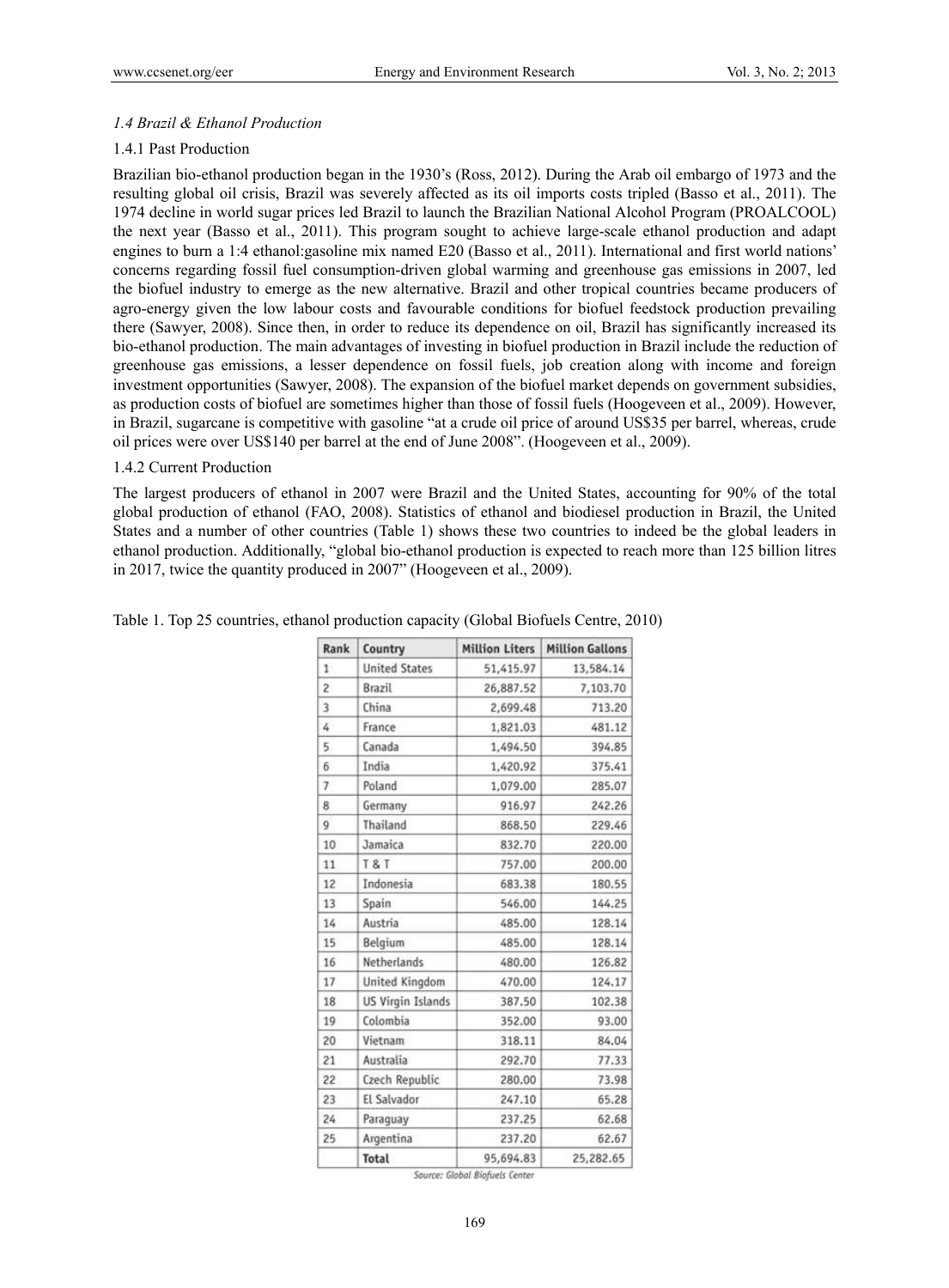Ethanol is the main biofuel used in the transportation sector in Brazil and the country is positioned as the second major bioethanol producer and the greatest exporter (Basso et al., 2011). In Brazil, the sugar and ethanol industry represent 2.3% of the Gross Domestic Product and generate 4.5 million jobs (Basso et al., 2011). Moreover, "fuel ethanol represents almost 50% of the total fuel volume consumed by cars" (Basso et al., 2011). Brazil's ethanol production uses sugarcane as its primarily feedstock. Currently, sugarcane occupies  $8 \times 10^6$  ha with a production of more than 0.6 Pg yr<sup>-1</sup>, making Brazil the world's largest sugar cane producer (Basso et al., 2011).

## 1.4.3 Agricultural Expansion

With the latest expansion of bio-energy in developed and developing countries, the role of agriculture has become essential in these energy markets. This unprecedented new demand for farmer's products represents a promise for an increase in employment in the agricultural sector; however, using food crops as feedstock for ethanol increases the competition for natural resources such as land and water (GreenFacts, 2012b). This competition for resources becomes an issue mostly because some of the crops that are being cultivated for food are redirected towards biofuel production and some agricultural lands traditionally used for food production have been converted to biofuel production (FAO, 2008). This is the case in the United States, where corn is both used in the food market and in the biofuel market. Moreover, critical factors in the production of biofuel in the agricultural sector include the use of fertilizers, pesticides, irrigation, soil treatment, water use and the impact of land-use changes, such as cutting down forests for agricultural purposes (FAO, 2008).

## **2. Repercussions**

## *2.1 Economical Impacts*

According to British Petroleum records from the year 2012, Brazil's ethanol output showed its greatest decline since 1965 [-15.3%]. This was the result of a poor sugarcane harvest in the face of renewable energies that have shown continued growth during the same period of time (BP, 2012). Having to depend on optimal environmental conditions for sugarcane growth represents a risk to the economy, since any source of natural or anthropogenic disturbance can affect not only ethanol production but many sectors in the economy that depend on the biofuel market income. By 2015, more biofuel production is expected to use cellulose as an input, rather than food crops (Sawyer, 2008). This type of process would most probably be conducted in developed countries since high-tech industrial processing of generic plant biomass would be required (Sawyer, 2008).

Moreover, global ethanol production is expected to reach  $180 \times 10^9$  L yr<sup>-1</sup> by 2021, almost twice the production of 2009-2011 (Food and Agriculture Organization [FAO], 2012). Three major producers will take the lead in this rise in production: the United States, Brazil and the European Union. In the United States and the European Union, ethanol production and use is driven principally by policies already in place [*e.g*., US Renewable Fuel Standard (RFS2) final rule and the EU Renewable Energy Directive (RED), respectively]. As for Brazil, the emergent use of ethanol is influenced by the expansion of the flex-fuel vehicle industry and the import demand of the United States to achieve the advanced biofuel mandate. Only fuels that reach a 50% greenhouse gas reduction score are considered in the advanced biofuel mandate. Ethanol derived from sugar is explicitly defined as an advanced fuel. The overall mandate requires fuels to attain at least 20% greenhouse gas reduction by 2021. Brazil is then expected to become the world's second largest ethanol producer, with production rates reaching 51  $\times$  10<sup>9</sup> L yr<sup>-1</sup>. This will represent 28% of global ethanol production in the target year of 2021. Domestic use of ethanol in Brazil is expected to reach  $40 \times 10^9$  L yr<sup>-1</sup> in 2021. This growth will be primarily due to a growing fleet of flexi-fuel vehicles (FAO, 2012).

The main uncertainties about first generation biofuels is the possibility of their future replacement by advanced biofuels produced from lignocellulosic biomass, waste material and other non-food feedstock (FAO, 2012). This transition will depend on the profitability expectations shaping industry investment choices and private research and development efforts as well as on the nation's biofuel policy framework. Policies put in place will determine public spending and provide guidelines for the private sector. The policies developed in the United States by the Environmental Protection Agency (EPA) will affect the ethanol market on a global scale, including competitors such as Brazil. The FAO estimates that by 2021 the decisions made by the EPA will have large impacts on agricultural markets. Three alternative implementation options exist: (i) lowering the total and advanced mandates by the shortfall in the cellulosic mandate, (ii) maintaining both the advance and total mandates, or (iii) maintaining the total mandate and lower the advanced mandate by the shortfall in cellulosic production. The EPA has chosen the second option, which could have a major influence in Brazilian ethanol and sugar markets, ethanol use and ethanol imports from the United States. Brazil's ethanol market is the only one capable of large-scale production from sugarcane, and the country is the only one with the capacity and flexibility to respond to additional demand from foreign markets. The baseline projection assumes that cellulosic ethanol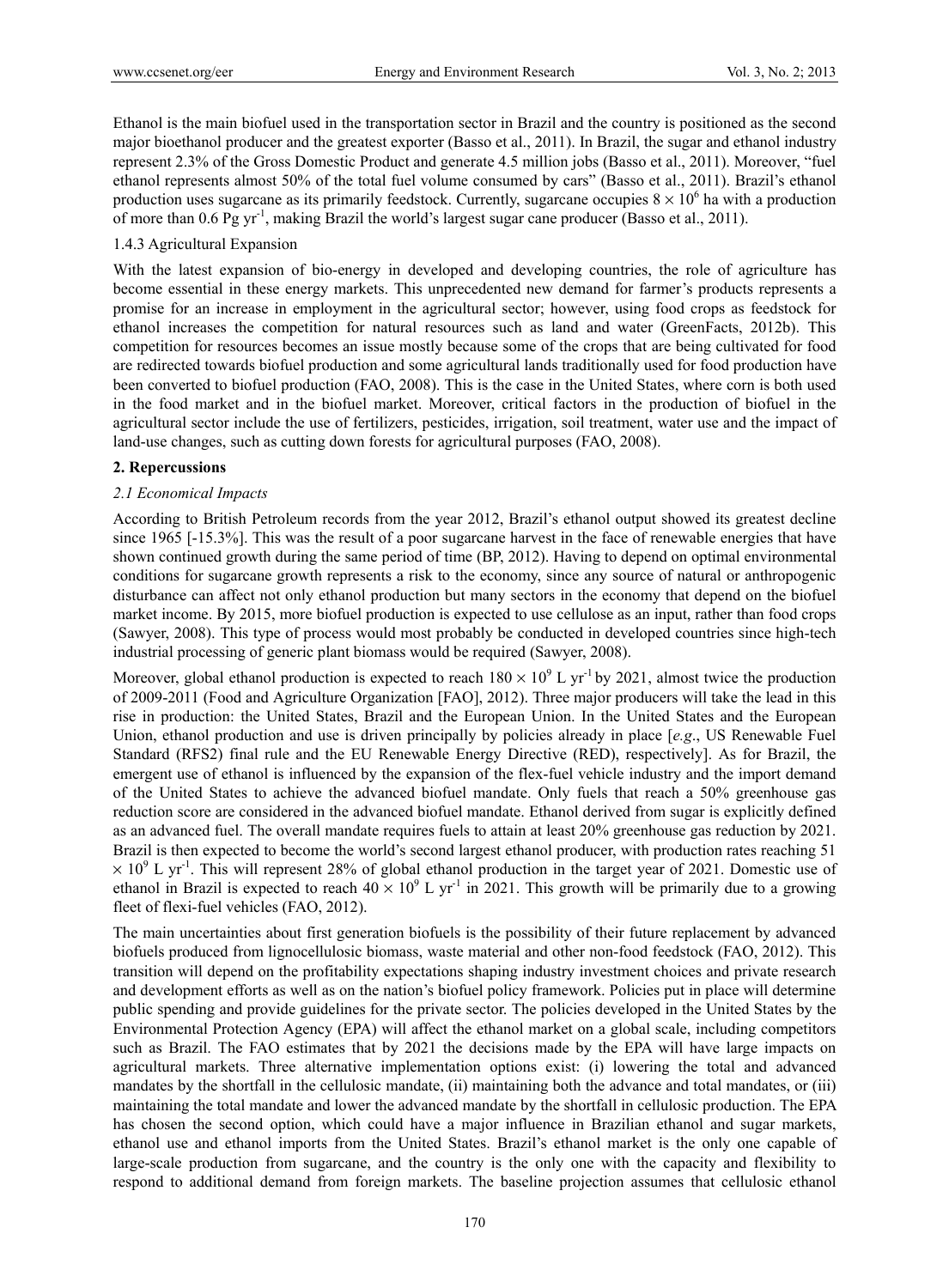production will increase gradually over the period of 2011-2021 to reach  $16 \times 10^9$  L yr<sup>-1</sup>, which is only 30% of the cellulosic biofuel mandate. Firstly, an increase in ethanol production will require an expansion of 9% in sugarcane acreage compared to baseline, and a greater proportion of sugarcane being used for biofuel than sugar production. Lower sugar production will likely entail higher domestic sugar prices, a lesser sugar demand and an important decrease in sugar exports. Consequently, global sugar prices are predicted to increase by 6% in 2021 compared to baseline levels. Secondly, Brazilian ethanol demand is supposed to decrease significantly. This will lead to reductions in minimum blending requirements and ethanol use by flex-fuel vehicles to 21% of the total fuel consumption. Thirdly, to meet domestic demand in a situation of a notable increase in Brazilian ethanol exports, the country will need to increase imports. These imports are expected to reach  $18 \times 10^9$  L yr<sup>-1</sup>, which will mainly originate from the United States (FAO, 2012). Brazil's dependency on foreign policies will create a source of economic vulnerability given the United States' policies' significant influence on Brazil's ethanol and sugar markets. Moreover, extending areas of sugarcane production will undoubtedly provoke environmental impact and related land tenure and social issues, which will be further discussed below.

## *2.2 Environmental Impacts*

## 2.2.1 Greenhouse Gas Emissions

Biofuels have been developed as an alternative source of energy to fossil fuels. As mentioned before, the promotion of biofuels has come from a desire to reduce greenhouse gas emissions. In this sense, a comparative energy analysis of biofuels versus fossil fuels needs to include the total energy required throughout the whole cycle of the biofuel production process (cultivation, harvesting, processing, transportation, production and distribution) (FAO, 2008). Indeed, the fact that the fertilization required in sugarcane production can lead to the soil-mediated release of potent GHGs [e.g. nitrous oxide  $(NO<sub>2</sub>)$  and methane  $(CH<sub>4</sub>)$ ] must be taken into account (Ross, 2012). Moreover, the deforestation arising from land-use shifts towards agriculture contributes to 75% of Brazil's  $CO<sub>2</sub>$  emissions as well as decreases the disturbed ecosystems' ability to convert the greenhouse gas  $CO<sub>2</sub>$ back into oxygen (Ross, 2012). In fact, Brazil contributes to 3% of global greenhouse gas emissions, ranking fourth globally in this regard (Ross, 2012). The production of biofuel is not totally independent from fossil fuels. Fossil fuels are still required for fertilizer production, transportation of inputs and labour, manufacture and operation of farm machinery, processing of raw material and the transportation of crops to markets (Sawyer, 2008). Considering all these facts, the production of biofuels can hardly be said to be 'carbon neutral'.

Another effect to consider is that the expansion of sugarcane into cattle farms has created pressure towards further deforestation. Although some legislation exists disallowing the planting of soya and sugarcane in the Amazon, there are no restrictions on purchasing land to raise cattle (Sawyer, 2008). Thus, ranchers who sell their already forested land can then afford to purchase an almost ten-fold greater area of forest for cattle-raising purposes (Sawyer, 2008). This not only exacerbates deforestation and its subsequent environmental effects, but also increases CH4 emissions from cattle.

## 2.2.2 Water Requirements and Water Pollution

Due to the climatic conditions prevalent in Brazil, most sugarcane is grown under rainfed conditions (Hoogeveen et al., 2009). Though water requirements, and by extensions irrigation water withdrawals, may vary depending on agro-climatological conditions and irrigation efficiencies, typical requirements for Brazilian sugarcane destined for bio-ethanol production were calculated assuming a 50% overall irrigation efficiency (Table 2; Hoogeveen et al., 2009). This calculation showed that under conditions prevalent in Brazil it takes 2000 L of water to produce 1 L of biofuel from sugarcane (Table 2). This should raise concerns in regions such as the northeast of Brazil where agriculture is supported through irrigation, rather than being rainfed (Hoogeveen et al., 2009) since in these areas the stress on water resources will be greater.

Deforestation practices to create land for monocultures can affect the quality of water and increase soil erosion due to the removal of vegetation (Sawyer, 2008). There is an obvious relationship between the expanse of sugarcane plantations and water pollution since the fertilizers and pesticides used contain nitrogen and phosphorous which are the main contaminants of water, soil and aquifers (Ross, 2012). An example of this is the Ipojuca River, which has been severely affected by "nitrate leaching and acidification, [resulting in] increased turbidity and oxygen imbalance" (Ross, 2012). When these contaminants reach the waterways they become a threat for aquatic environments and drinking water resources. Brazilian authorities have passed legislation to protect water from pollution associated with sugarcane production (Ross, 2012), but having such a large area of sugar plantations has made it difficult to enforce this legislation.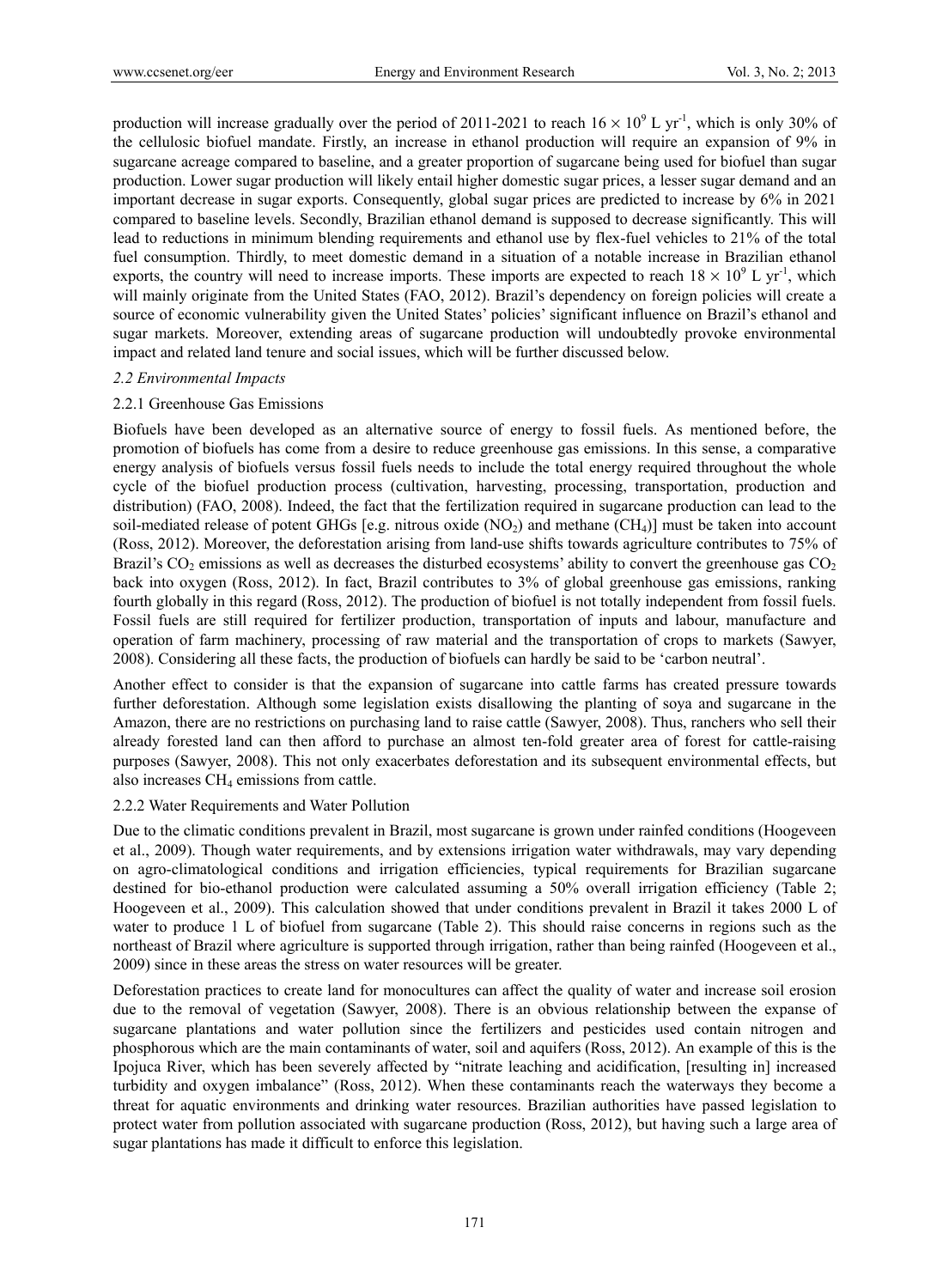| Crop                 | Fuel product             | Annual<br>obtainable<br>vield<br>$(lha^{-1})$ | Energy<br>vield<br>$(GJ ha^{-1})$ | Potential crop<br>evaporation<br>in mm<br>(indicative) | Evaporation<br>$(litre$ litre <sup><math>-1</math></sup><br>fuel) | Irrigated or<br>rainfed<br>Production | Rainfed<br>conditions<br>Actual<br>rainfed crop<br>evaporation<br>(in mm,<br>indicative) | Water resource implications<br>under irrigated conditions<br>(assuming an irrigation<br>efficiency of 50%) |                                                                                  |
|----------------------|--------------------------|-----------------------------------------------|-----------------------------------|--------------------------------------------------------|-------------------------------------------------------------------|---------------------------------------|------------------------------------------------------------------------------------------|------------------------------------------------------------------------------------------------------------|----------------------------------------------------------------------------------|
|                      |                          |                                               |                                   |                                                        |                                                                   |                                       |                                                                                          | Irrigation<br>water used<br>(in mm,<br>indicative)                                                         | Irrigation<br>water used<br>$(in$ litre litre <sup>-1</sup><br>fuel, indicative) |
| Sugar cane           | Ethanol<br>(from sugar)  | 6 0 0 0                                       | 120                               | 1 400                                                  | 2 000                                                             | Irrigated/rainfed                     | 1 100                                                                                    | 600                                                                                                        | 1 000                                                                            |
| Sugar beet           | Ethanol<br>(from sugar   | 7 000                                         | 140                               | 650                                                    | 786                                                               | Irrigated/rainfed                     | 450                                                                                      | 400                                                                                                        | 571                                                                              |
| Cassava              | Ethanol<br>(from starch) | 4 0 0 0                                       | 80                                | 1 000                                                  | 2 2 5 0                                                           | Rainfed                               | 900                                                                                      | $\cdots$                                                                                                   |                                                                                  |
| Maize                | Ethanol<br>(from starch) | 3500                                          | 70                                | 550                                                    | 1 360                                                             | Irrigated/rainfed                     | 400                                                                                      | 300                                                                                                        | 857                                                                              |
| Winter wheat         | Ethanol<br>(from starch) | 2 0 0 0                                       | 40                                | 300                                                    | 1 500                                                             | Rainfed                               | 300                                                                                      | $\frac{1}{2} \left( \frac{1}{2} \right) \left( \frac{1}{2} \right) \left( \frac{1}{2} \right)$             | $\hspace{1.5cm} \overbrace{ }^{}$                                                |
| Oil palm             | <b>Biodiesel</b>         | 6 000                                         | 193                               | 500                                                    | 2 3 6 0                                                           | Rainfed                               | 1 300                                                                                    |                                                                                                            |                                                                                  |
| Rapeseed/<br>mustard | <b>Biodiesel</b>         | 1 200                                         | 42                                | 500                                                    | 3 3 3 0                                                           | Rainfed                               | 400                                                                                      |                                                                                                            |                                                                                  |
| Soybean              | <b>Biodiesel</b>         | 450                                           | 14                                | 500                                                    | 10 000                                                            | Rainfed                               | 400                                                                                      |                                                                                                            |                                                                                  |

#### Table 2. Indicative yields and water requirements for some major biofuel crops (Hoogeveen et al., 2009)

Source: adapted from Müller et al. (2008).

## 2.2.3 Climate Change and Biodiversity

The Cerrado, located in the central region of Brazil, is the world's most diverse savannah (Ross, 2012). This region's favourable topography as well as its abundance in water resources has made this region the Brazilian government's choice for the expansion of sugarcane plantations (Ross, 2012). Currently there is two-to-three times as much annual deforestation in the Cerrado  $0.22{\text -}0.3 \times 10^6 \text{ km}^2$ , compared with  $0.131 \times 10^6 \text{ km}^2$  in 2005-2006. In fact  $0.8-1.6 \times 10^6$  km<sup>2</sup> of the Cerrado region has been deforested, compared to  $0.7 \times 10^6$  km<sup>2</sup> in the Amazon (Sawyer, 2008). According to various climate change scenarios, clearing the Cerrado can have severe repercussions on global biodiversity since it would receive less water from the Amazon (Sawyer, 2008). The Cerrado region, being composed of woodlands and savannah, is rendered vulnerable because it considered to be of low value and is therefore less protected. However, it is in fact home to a great deal of biodiversity (Sawyer, 2008). Shifting rainfall patterns and increasing evaporation rates associated with higher temperatures will put some areas where forests have been cleared at risk of desertification. This is an essential issue that should be evaluated when assessing the sustainability of future biofuel production.

#### *2.3 Social Impacts*

#### 2.3.1 Land Tenure and Workers

Since monocultures need vast areas to grow, the socio-economic impacts of biofuel production are largely related to the increasing concentration of land tenure. For example, the expulsion of small farmers from their lands by large-scale ethanol producers in the 1970s and 1980's led to particularly acute land tenure conflicts (Ross, 2012).

Moreover, the most vulnerable people (e.g. indigenous communities) are those who are most severely affected.

Indeed, the Chair of the UN Permanent Forum on Indigenous Issues has warned that "60 million indigenous people [worldwide] may be driven off their lands to make way for biofuels" (Ross, 2012).

Also, there is a concentration of income to producers and processors who make large profits compared to workers in the field, who usually receive low wages (Sawyer, 2008). The employees' work conditions undermine their health by causing severe exhaustion. Further, the displacement of family workers tears apart multi-functional family farms and traditional communities (Sawyer, 2008). In Brazil, "80% of sugarcane is cut manually by approximately 1 million seasonal workers" (Sawyer, 2008). To give an idea of how poor these workers' working conditions are, one finds that for a worker to make an average of \$220 per month, he will have to cut an average of 10 Mg of sugarcane a day which is equivalent to swinging his machete 30 times per minute, for eight hours a day (Ross, 2012). Now, considering that the minimum monthly wage in Brazil for 2012 was R\$622 (305 \$US) (Byrne, 2012), under such conditions the workers would not even be making the minimum wage.

Some of the health repercussions of the manual harvest of sugarcane by these workers include "tendinitis and spinal column problems, loosening of the joints and spasms" (Ross, 2012). This is not to mention the respiratory problems that they may develop when sugarcane stubble is burnt, since the ashes can easily enter the respiratory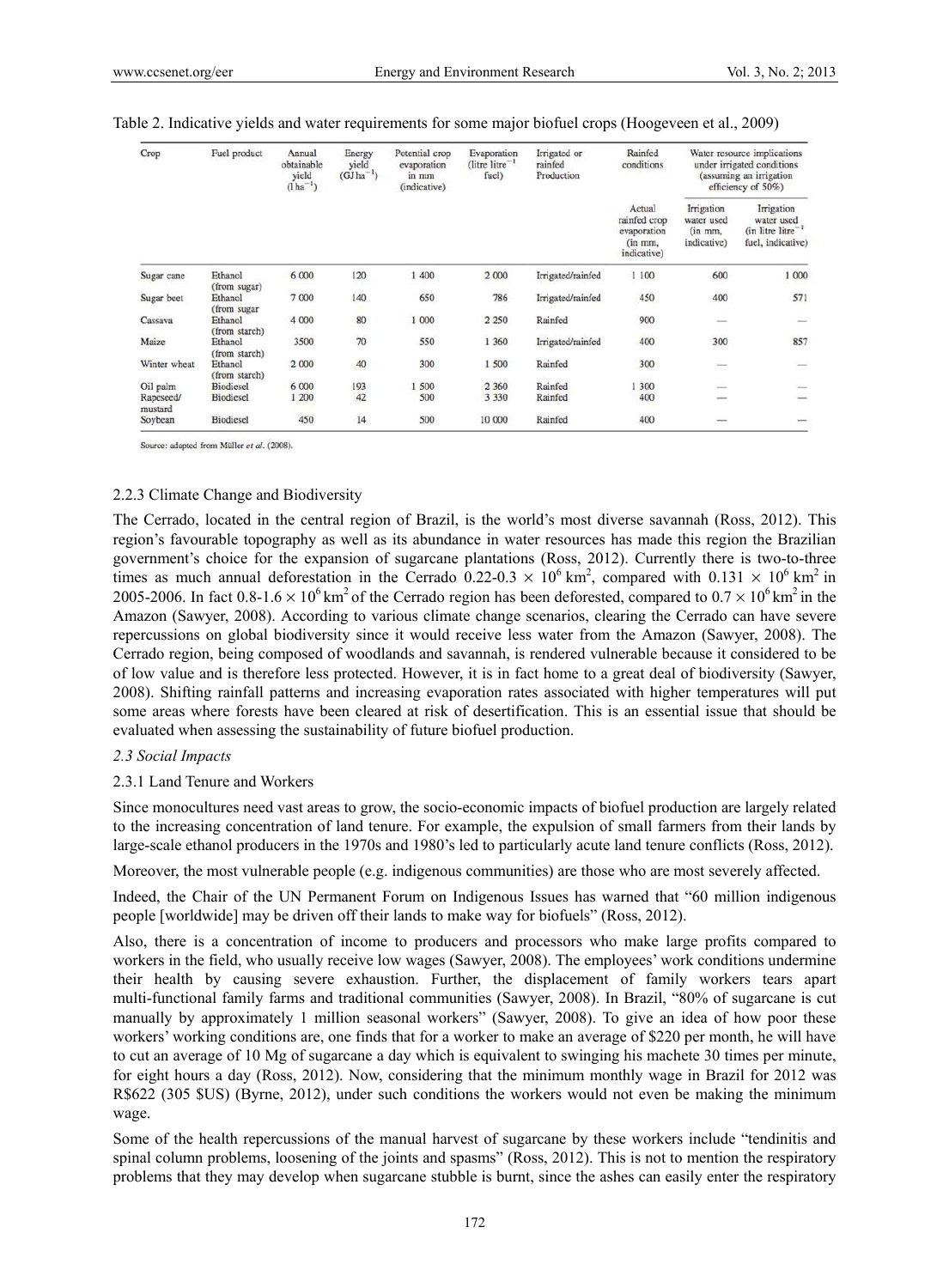tract. The trade-offs between income and health are very dramatic, since some workers do not have many employment options and are compelled to risk their health to bring some food home to their families.

#### 2.3.2 Food Security

As population growth has increased in the past decades, the demand for food has increased radically in many parts of the world. In order to cope with the demand, technologies such as the use of fertilizers, pesticides and improved crop varieties have been promoted. It was expected that by giving incentives to agriculture the total food demand would eventually decrease as a result of decreasing population growth (Hoogeveen et al., 2009). However, the increasing demand for biofuels resulted in an increasing demand for agricultural products (Hoogeveen et al., 2009). This in turn created a dramatic increase in food prices between 2005 and 2008, which, in turn, had a negative impact on food security. This situation was particularly devastating to the urban or landless poor (Hoogeveen et al., 2009).

Brazil's 2005-2006 increase in sugarcane production led to a lesser production of tomatoes (*Solanum lycopersicum L*.), peanuts (*Arachis hypogaea L*.), and oranges [*Citrus sinensis* (*L*.) Osbeck] in the São Paulo city, and resulted in a decrease of coffee (*Coffea arabica L*.) production in Minas Gerais, Espirito Santo, and São Paulo (Ross, 2012). Moreover, there is no evidence that increasing income in Brazil through biofuel exports will reach the poorest people in the society. Indeed, in the 1970s, when north-eastern Brazil's Pernanbuco State lead the country in sugarcane production, it ranked among the poorest regions in the world (Ross, 2012). Food security is closely linked with ethanol production, not only in Brazil, but also in the United States. If the USA increases production of corn instead of that of other food crops, the weight of the food demand will be put on crop-exporting countries such as Brazil. Relying on food crops can only increase the vulnerability of the poorest sectors in Brazil since a small increase in food prices can dramatically change food availability to households.

#### 2.3.3 Indigenous Populations: Guarani-Kaiowa

The Mato Grosso do Sul region of southwester Brazil is currently seeing a rapid expansion of soybean and sugarcane cultivation (Frayssinet, 2012). The Guarani-Kaiowa people have lived in this territory for many years and now are being threatened by the expansion of farms and landowners' violence towards them. A study carried out by a local Brazilian NGO 'Reporter Brasil' showed that there have been disputes over commodities and lands claimed by indigenous peoples, where landowners have resorted to armed attacks on native encampments (Frayssinet, 2012). The Federal Court of Navarai dispatched an order in September 29<sup>th</sup> 2012 to expel Guarani-Kaiowa communities from the riverside (Void Mirror, 2012). This decision has caused extreme violence towards this indigenous community, leading to their loss of any hope of getting their lands back. These peoples have concluded that since they will all die very soon, they would ask the Brazilian government to enact their collective death and bury them in their ancestral lands (Void Mirror, 2012). The news of this suicide threat was diffused globally in the past months and the government had the judicial decision revoked (Frayssinet, 2012). These indigenous people live in overcrowded conditions since only one hectare is allocated to the community (Frayssinet, 2012). Moreover, they don't have access to food, proper settlements, medical services or protection from farmer's gunmen (Frayssinet, 2012). Mauricio Santoro, a human rights adviser for Amnesty International in Brazil pointed out that: "These lands have not yet been demarcated by the federal government, and the legal vacuum has fuelled conflict" (Frayssinet, 2012). This lack of decision by the government can only exacerbate conflict and violence, the more they wait the more the lives of these communities are in danger. Moreover, according to CIMI (Conselho Indigenista Missionario) 555 suicides were recorded among the Kaiowa and other Guarani groups between 2003 and 2012 (Frayssinet, 2012). In terms of actions, so far the "Reporter Brasil" NGO has boycotted all companies illegally located on indigenous lands. Two ethanol plants have promised not to purchase sugarcane that comes from indigenous areas; however, other plants refused to follow this practice as long as they are not legally compelled to do so (Frayssinet, 2012). This issue is one of the most important social issues associated with biofuel production from sugarcane in Brazil. Clearly economic gain and the expansion of biofuel production can threaten the lives of marginal indigenous peoples who have no say in the policies of this new market, and who would rather die than be expelled from their traditional homeland.

## **3. Discussion**

This paper has discussed the history of ethanol and its implications on the economical, environmental and social spheres in Brazil. Although biofuels have many advantages over fossil fuels (e.g., reduction of greenhouse gas emissions, employment opportunities, market expansion, etc.), biofuels cannot be seen as 'the miracle solution' to the world's dependency on fossil fuels. Brazil was chosen as the focus country for this paper since it is quite distinct from its ethanol-exporting competitor, the United States. The implications of biofuels in Brazil are enormous and range from environmental degradation to food insecurity, to violations of indigenous rights. It is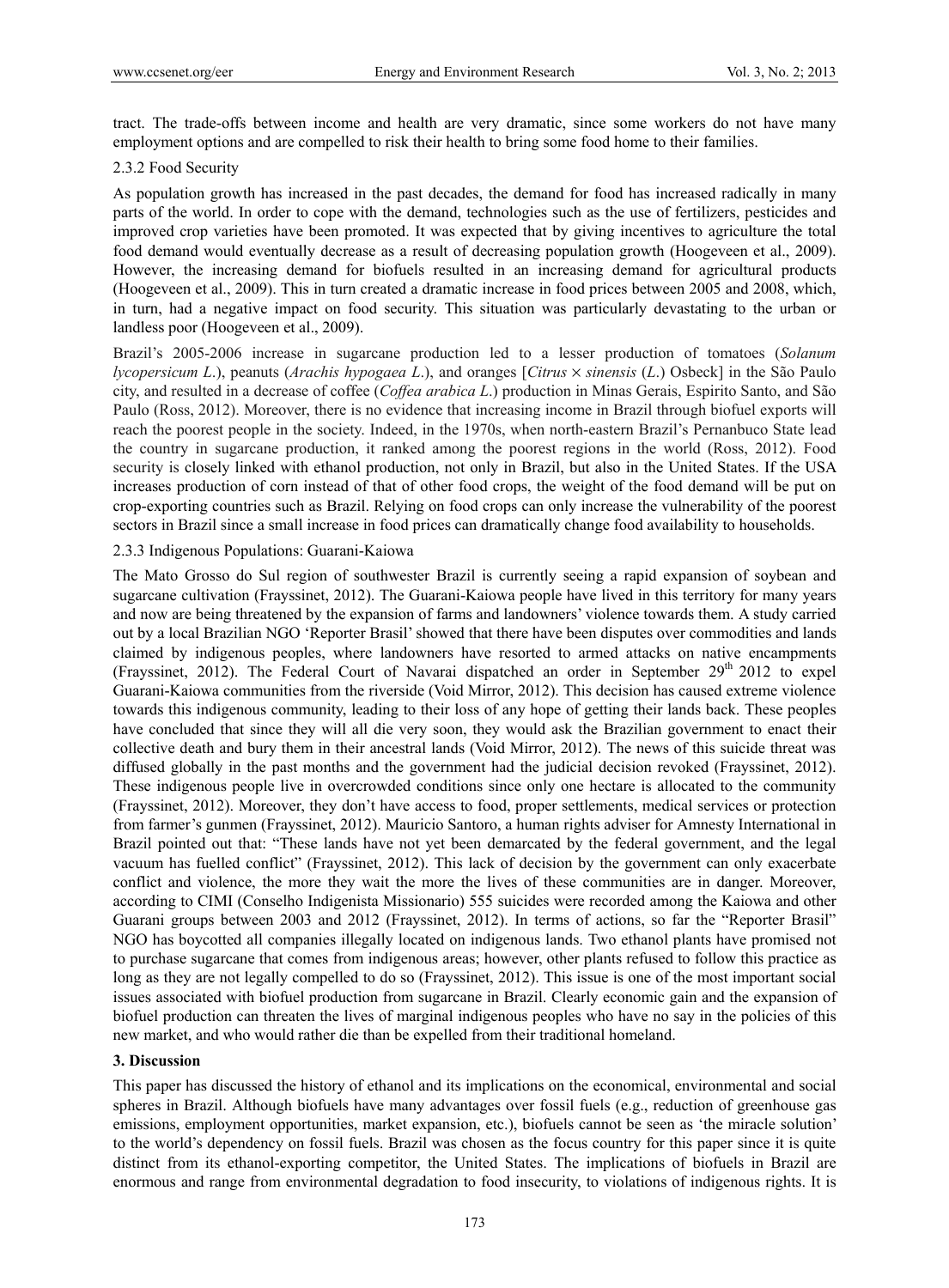important then to ask the question: Who benefits from the income of biofuel production? The answer is simpler than it seems. With an inequality-adjusted HDI (Human Development Index) of 0.531 (United Nations Development Programme [UNDP], 2013), which ranks it  $85<sup>th</sup>$  in the world, Brazil is considered one of the most economically unequal countries in the world (Haslam et al., 2012), especially compared to the United States which ranks 3<sup>rd</sup> (UNDP, 2013). Brazil is one of the few places where one can see *favelas* from one side of a wall and luxurious skyscrapers in the other. The answer becomes obvious; the economic benefits go to the wealthy countries that can purchase ethanol and the wealthy landowners, producers and processors that are part of this market. In this way, biofuel production only helps to enrich the rich and impoverish the poor and indigenous people, while the environment is severely degraded. Brazil's government should keep in mind that their first mandate is to the people, and not to international markets or the economy. The people include everyone living or working in the country, particularly those whose rights are not being respected at this moment. The social problems Brazil's government has to address and hopefully resolve in the next decades have deep roots and it will take a great deal of government cooperation and policy development to protect workers and the environment, reform the social system to eradicate *favelas* and improve the society as a whole. This paper has shown that the negative implications of biofuel production are enormous and in this case the Brazilian government should reconsider the viability of such a market.

#### **Acknowledgments**

The author wishes to express her thanks to Dr. Adamowski and Dr. Clamen for guidance and comments along with the Department of Bioresource Engineering at McGill University.

#### **References**

- Basso, L. C., Basso, T. O., & Rocha, S. N. (2011). Ethanol production in Brazil: the industrial process and its impact on yeast fermentation. *Biofuel production—recent developments and prospects. In Tech, Rijeka*, 85-100.
- Biofuel.org.uk. (2010a). *First Generation Biofuels*. Retrieved from http://biofuel.org.uk/first-generation-biofuel.html
- Biofuel.org.uk. (2010b). *Second Generation Biofuels*. Retrieved from http://biofuel.org.uk/second-generation-biofuels.html
- Biofuel.org.uk. (2010c). *Thirds Generation Biofuels*. Retrieved from http://biofuel.org.uk/third-generation-biofuels.html
- Biopact. (2007). *A quick look at fourth generation biofuels*. Retrieved from http://news.mongabay.com/bioenergy/2007/10/quick-look-at-fourth-generation.html
- British Petroleum. (2012). *BP Statistical Review of World Energy June 2012*. London: British Petroleum.
- Byrne, L. (2012, December 18). Brazil Raises 2013 Minimum Wage: Daily. *The Rio Times*.
- Food and Agriculture Organization. (2008). *The State of Food and Agriculture 2008: BIOFUELS: prospects, risks and opportunities*. Rome: Food and Agriculture Organization of the United Nations.
- Food and Agriculture Organization. (2012). OECD-FAO *Agricultural Outlook 2011-2021: Chapter 3: Biofuels*. Rome: Food and Agriculture Organization of the United Nations.
- Frayssinet, F. (2012, November 12). *Development: Soy and sugar cane fuel native land conflicts in Brazil*. Retrieved from http://www.equities.com/news/headline-story?dt=2012-11-15&val=721103&cat=material
- Global Biofuels Center. (2010). *Top 25 Global Ethanol and Biodiesel Production Capacity*. Retrieved from http://www.globalbiofuelscenter.com/NM\_Top5.aspx
- GreenFacts. (2012a). *Biofuels*. Retrieved from http://www.greenfacts.org/glossary/abc/bio-fuels.htm
- GreenFacts. (2012b). *Scientific Facts on Liquid Biofuels for Transport*. Retrieved from http://www.greenfacts.org/en/biofuels/l-2/1-definition.htm
- Haslam, P. A., Schafer, J., & Beaudet, P. (Eds.). (2012). *Introduction to International Development: Approaches, Actors, and Issues*. Oxford University Press.
- Hoogeveen, J., Faurès, J. M., & Van De Giessen, N. (2009). Increased biofuel production in the coming decade: to what extent will it affect global freshwater resources? *Irrigation and Drainage, 58*(S1), S148-S160. http://dx.doi.org/10.1002/ird.479
- Kue/Mbarakay. (2012, October 24). S.O.S International Call Out for Solidarity to Guarani-Kaiowa Tribe